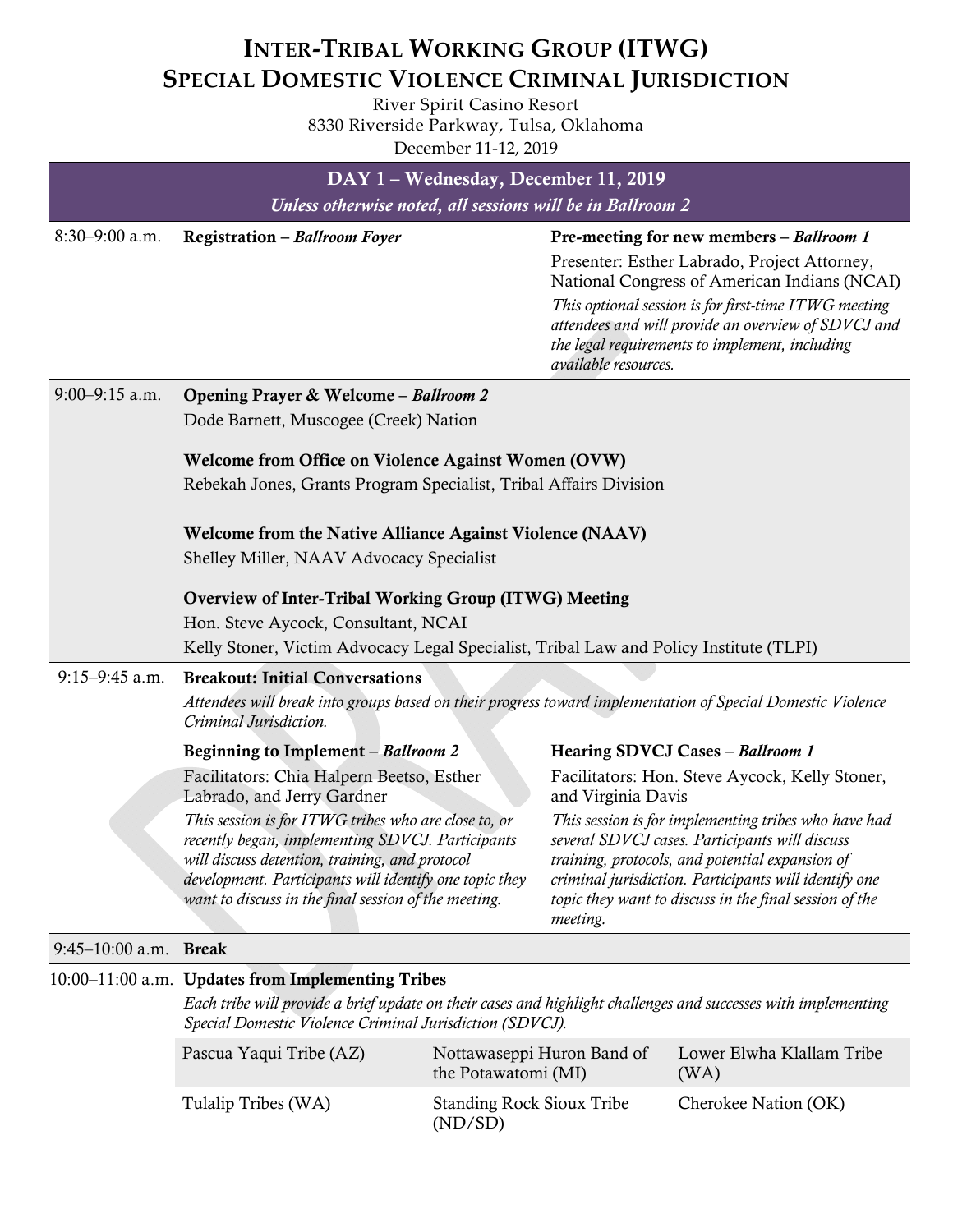|                  | Confederated Tribes of the<br>Umatilla Reservation (OR)                                                                                                                                                                                                                                 | Muscogee (Creek) Nation<br>(OK)                                                                        | Quinault Indian Nation (WA)                                   |  |  |
|------------------|-----------------------------------------------------------------------------------------------------------------------------------------------------------------------------------------------------------------------------------------------------------------------------------------|--------------------------------------------------------------------------------------------------------|---------------------------------------------------------------|--|--|
|                  | Sisseton-Wahpeton Oyate<br>(SD/ND)                                                                                                                                                                                                                                                      | Sac and Fox Nation (OK)                                                                                | Gila River Indian Community<br>(AZ)                           |  |  |
|                  | Assiniboine & Sioux Tribes of<br>the Ft. Peck Reservation (MT)                                                                                                                                                                                                                          | Kickapoo Tribe of Oklahoma                                                                             | Port Gamble S'Klallam Tribe<br>(WA)                           |  |  |
|                  | Little Traverse Bay Band of<br>Odawa Indians (MI)                                                                                                                                                                                                                                       | Sault Ste. Marie Tribe of<br>Chippewa Indians (MI)                                                     | Confederated Tribes of the<br>Chehalis Reservation (WA)       |  |  |
|                  | Eastern Band of Cherokee<br>Indians (NC)                                                                                                                                                                                                                                                | Choctaw Tribe of Oklahoma                                                                              | Grand Traverse Band of<br>Ottawa and Chippewa Indians<br>(MI) |  |  |
|                  | Seminole Nation (OK)                                                                                                                                                                                                                                                                    | Alabama-Coushatta Tribe of<br>Texas                                                                    | Suquamish Tribe (WA)                                          |  |  |
|                  |                                                                                                                                                                                                                                                                                         | Chitimacha Tribe of Louisiana                                                                          |                                                               |  |  |
|                  | 11:00-12:00 p.m. Updates from ITWG Member Tribes<br>Please be prepared to give a brief update on where you are with implementation and raise any issues your tribe<br>would like to discuss.                                                                                            |                                                                                                        |                                                               |  |  |
|                  | 12:00-1:00 p.m. Lunch Break (on your own)                                                                                                                                                                                                                                               |                                                                                                        |                                                               |  |  |
|                  | Attendees are encouraged to break into the following profession-based groups and discuss challenges, new issues,<br>and successes during lunch. TA providers will be available to facilitate each profession-based conversation.                                                        |                                                                                                        |                                                               |  |  |
|                  | <b>Tribal Council</b>                                                                                                                                                                                                                                                                   | <b>Victim Advocates</b><br><b>Tribal Attorneys</b>                                                     | Law Enforcement/<br>Probation                                 |  |  |
|                  | <b>Prosecutors</b>                                                                                                                                                                                                                                                                      | <b>Judges</b><br><b>Defense Counsel</b>                                                                | <b>Court Staff</b>                                            |  |  |
| $1:00-1:50$ p.m. | <b>Updates from Federal Agencies</b>                                                                                                                                                                                                                                                    |                                                                                                        |                                                               |  |  |
|                  | National Data Exchange (N-DEx) System, Belinda Cumpston, Liaison Specialist, Criminal<br>$\bullet$<br>Justice Information Services (CJIS) Division, Federal Bureau of Investigation<br>A representative from the CJIS Division of the FBI will provide an overview of the N-DEx system, |                                                                                                        |                                                               |  |  |
|                  | focusing on tribal access.                                                                                                                                                                                                                                                              |                                                                                                        |                                                               |  |  |
|                  | National Indian Country Training Initiative, Leslie Hagen, National Indian Country<br><b>Training Coordinator</b>                                                                                                                                                                       |                                                                                                        |                                                               |  |  |
|                  | Office of Tribal Justice, Marcia Good, Senior Counsel to the Director<br>$\bullet$                                                                                                                                                                                                      |                                                                                                        |                                                               |  |  |
|                  | $\bullet$                                                                                                                                                                                                                                                                               | <b>Office on Violence Against Women, Rebekah Jones, Grants Program Specialist</b>                      |                                                               |  |  |
| $1:50-2:50$ p.m. | <b>Legislative Update</b><br>Virginia Davis, Senior Advisor, NCAI                                                                                                                                                                                                                       |                                                                                                        |                                                               |  |  |
|                  |                                                                                                                                                                                                                                                                                         | This session will include a legislative update on VAWA reauthorization and other legislation which may |                                                               |  |  |
|                  | impact or be of interest for ITWG member tribes.                                                                                                                                                                                                                                        |                                                                                                        |                                                               |  |  |
| $2:50-3:00$ p.m. | <b>Break</b>                                                                                                                                                                                                                                                                            |                                                                                                        |                                                               |  |  |
| $3:00-4:00$ p.m. | Judicial Oversight - Considerations for Tribal Courts                                                                                                                                                                                                                                   |                                                                                                        |                                                               |  |  |
|                  | Hon. Carrie E. Garrow, Chief Judge, Saint Regis Mohawk Tribal Court<br>This session will discuss the importance of judicial oversight commissions, including an overview of the various                                                                                                 |                                                                                                        |                                                               |  |  |
|                  | oversight models available, and considerations for tribal governments, particularly in the context of efforts to<br>address domestic violence.                                                                                                                                          |                                                                                                        |                                                               |  |  |

This project was supported by Grant No. 2016-TA-AX-K005, awarded by the U.S. Department of Justice, Office on Violence Against Women. The opinions, findings, conclusions, and recommendations expressed in this publication/program/exhibition are those of the author(s) and do not necessarily reflect the views of the U.S. Department of Justice, Office on Violence Against Women. 2 | ITWG DRAFT Agenda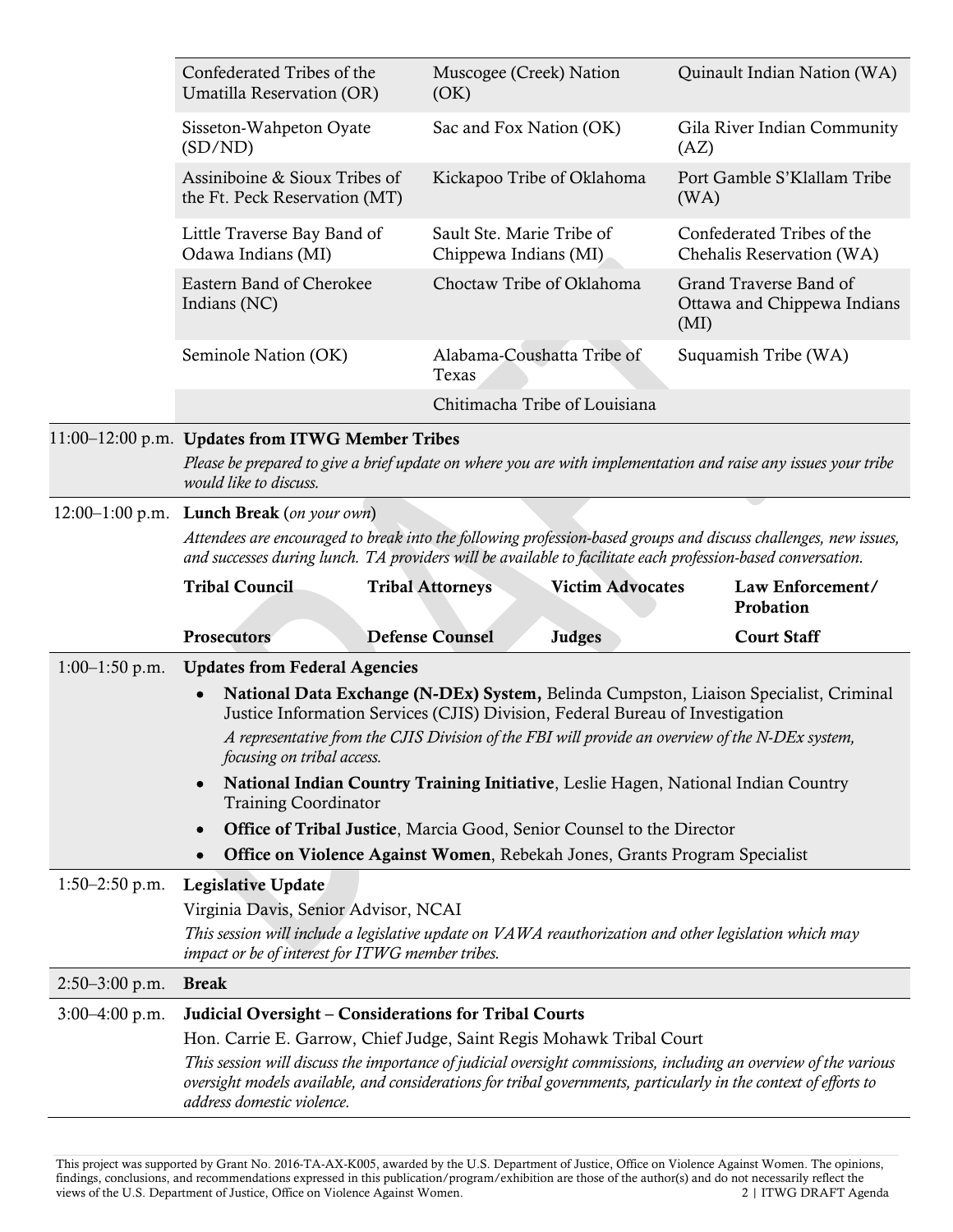| $4:00-4:45$ p.m.       | <b>Breakout Session: Facilitated Discussions</b>                                                                                                                                                                                                                                                                                                                                                                                                        |                                                                                                                                                                                                                                                                   |  |  |
|------------------------|---------------------------------------------------------------------------------------------------------------------------------------------------------------------------------------------------------------------------------------------------------------------------------------------------------------------------------------------------------------------------------------------------------------------------------------------------------|-------------------------------------------------------------------------------------------------------------------------------------------------------------------------------------------------------------------------------------------------------------------|--|--|
|                        | Participants will break into two groups for guided discussions on the following topics:                                                                                                                                                                                                                                                                                                                                                                 |                                                                                                                                                                                                                                                                   |  |  |
|                        | Habeas Petitions - Ballroom 2                                                                                                                                                                                                                                                                                                                                                                                                                           | Alternatives to Incarceration-Ballroom 1                                                                                                                                                                                                                          |  |  |
|                        | Facilitator: Hon. Carrie E. Garrow, Chief<br>Judge, Saint Regis Mohawk Tribal Court<br>This session will provide an overview of the number<br>and kind of habeas petitions filed in federal and tribal<br>courts. Participants will discuss habeas procedures in<br>their own courts, including important considerations                                                                                                                                | Facilitator: Nan Benally, Tribal Program Grants<br>Manager, American Probation and Parole<br>Association<br>This session will provide an overview of the<br>alternatives to incarceration (including probation),<br>important considerations for SDVCJ cases, and |  |  |
|                        | for SDVCJ cases.                                                                                                                                                                                                                                                                                                                                                                                                                                        | information about available resources, followed by a<br>facilitated discussion about existing and potential<br>alternatives to incarceration in attendees' own<br>communities.                                                                                    |  |  |
| $4:45-5:00$ p.m.       | <b>Debrief Breakout Sessions</b>                                                                                                                                                                                                                                                                                                                                                                                                                        |                                                                                                                                                                                                                                                                   |  |  |
| 5:00 p.m.              | Recess                                                                                                                                                                                                                                                                                                                                                                                                                                                  |                                                                                                                                                                                                                                                                   |  |  |
|                        | DAY 2 - Thursday, December 12, 2019<br>All sessions will be in Ballroom 2                                                                                                                                                                                                                                                                                                                                                                               |                                                                                                                                                                                                                                                                   |  |  |
| $9:00 - 9:05$ a.m.     | Overview of the Day's Agenda<br>Hon. Steve Aycock, Consultant, NCAI<br>Kelly Stoner, Victim Advocacy Legal Specialist, Tribal Law and Policy Institute (TLPI)                                                                                                                                                                                                                                                                                           |                                                                                                                                                                                                                                                                   |  |  |
|                        | 9:05-10:05 a.m. First Appearance of a Non-Indian Offender<br>Representatives from Muscogee (Creek) Nation<br>In this session, representatives from the Muscogee (Creek) Nation will provide an overview of MCN's<br>experiences with SDVCJ and conduct a mock first appearance of a non-Indian offender charged with an<br>SDVCJ offense. Attendees will have an opportunity to discuss the proceeding and variances in rules of criminal<br>procedure. |                                                                                                                                                                                                                                                                   |  |  |
| 10:05-10:15 a.m. Break |                                                                                                                                                                                                                                                                                                                                                                                                                                                         |                                                                                                                                                                                                                                                                   |  |  |
|                        | 10:15-11:15 a.m. Special Domestic Violence Criminal Jurisdiction Jury Trials                                                                                                                                                                                                                                                                                                                                                                            |                                                                                                                                                                                                                                                                   |  |  |
|                        | Panelists: Representatives from the Fort Peck Assiniboine and Sioux Tribes                                                                                                                                                                                                                                                                                                                                                                              |                                                                                                                                                                                                                                                                   |  |  |
|                        | Hon. Stacie FourStar, Chief Judge                                                                                                                                                                                                                                                                                                                                                                                                                       |                                                                                                                                                                                                                                                                   |  |  |
|                        | Denise Garfield, Chief Clerk of Court                                                                                                                                                                                                                                                                                                                                                                                                                   |                                                                                                                                                                                                                                                                   |  |  |
|                        | Dustin Kuipers, Public Defender                                                                                                                                                                                                                                                                                                                                                                                                                         |                                                                                                                                                                                                                                                                   |  |  |
|                        | Scott Seifert, Chief Tribal Prosecutor                                                                                                                                                                                                                                                                                                                                                                                                                  |                                                                                                                                                                                                                                                                   |  |  |
|                        | In this session, representatives from the Fort Peck Assiniboine and Sioux Tribes will discuss their recent<br>SDVCJ jury trials, including pre-trial issues, the voir dire process, and preservation of issues for appeal.                                                                                                                                                                                                                              |                                                                                                                                                                                                                                                                   |  |  |
|                        | 11:15-12:00 p.m. Targeted Discussion: [Topic TBD]                                                                                                                                                                                                                                                                                                                                                                                                       |                                                                                                                                                                                                                                                                   |  |  |
|                        | In this session, attendees will have a targeted discussion on the topic(s) identified in the "Initial Conversations"<br>breakout sessions on Day 1.                                                                                                                                                                                                                                                                                                     |                                                                                                                                                                                                                                                                   |  |  |

12:00 p.m. Conclude Part 1

This project was supported by Grant No. 2016-TA-AX-K005, awarded by the U.S. Department of Justice, Office on Violence Against Women. The opinions, findings, conclusions, and recommendations expressed in this publication/program/exhibition are those of the author(s) and do not necessarily reflect the views of the U.S. Department of Justice, Office on Violence Against Women. 3 | ITWG DRAFT Agenda